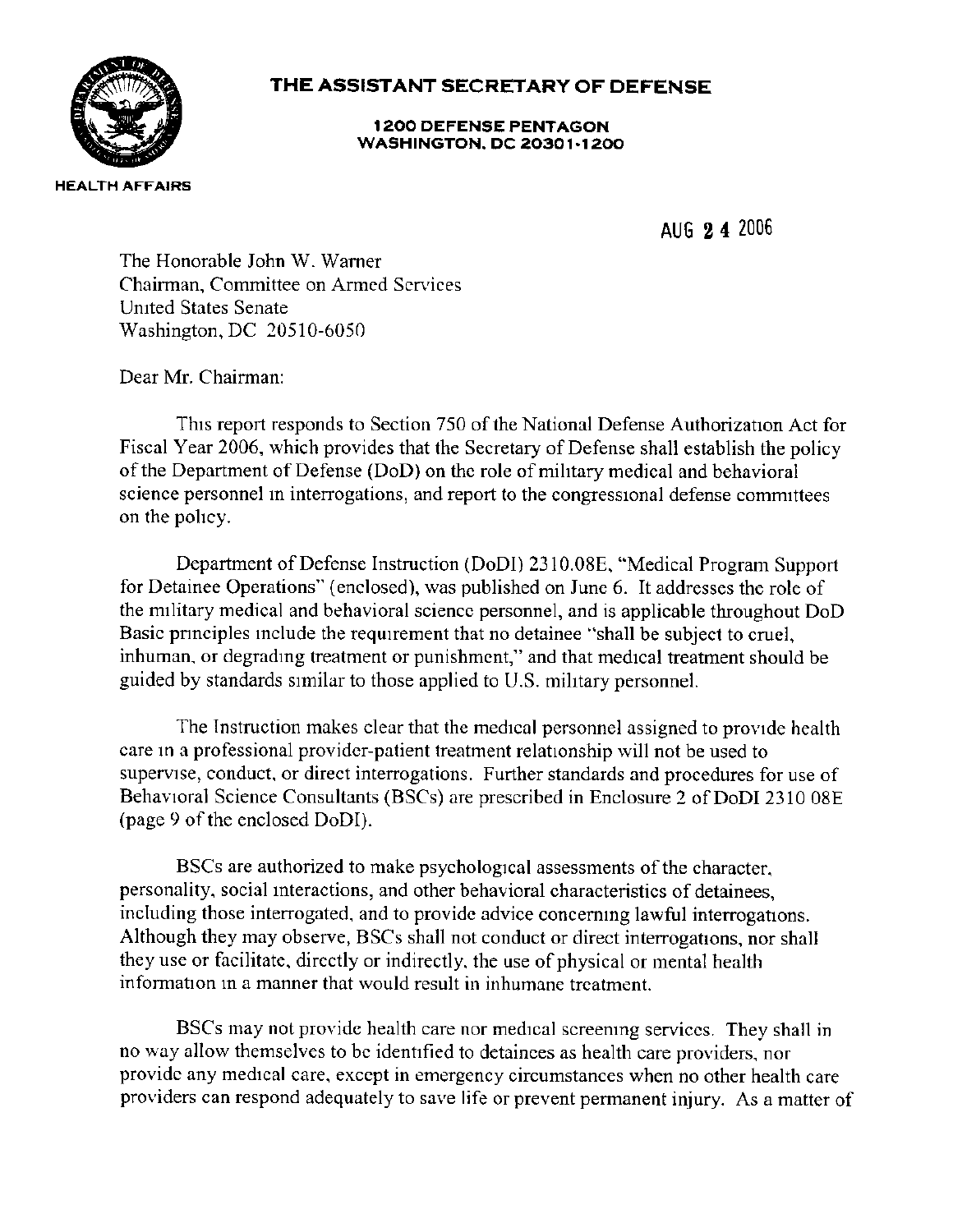professional management, BSCs will be qualified psychologists. When psychologists arc unavailable or unable to meet cntical mission needs, a physician may be assigned BSC duties, with my approval.

I believe that this new Instruction provides appropriate guidance to our mihtary medical personnel. wherever assigned. to enable them to carry out the duties in support of detainee operations, while upholding high ethical standards.

Thank you for your continued support of the Military Health System.

Sincerely.

William inheurader

William Winkenwerder, Jr., MD

Enclosure: As stated

cc: Senator Carl Levin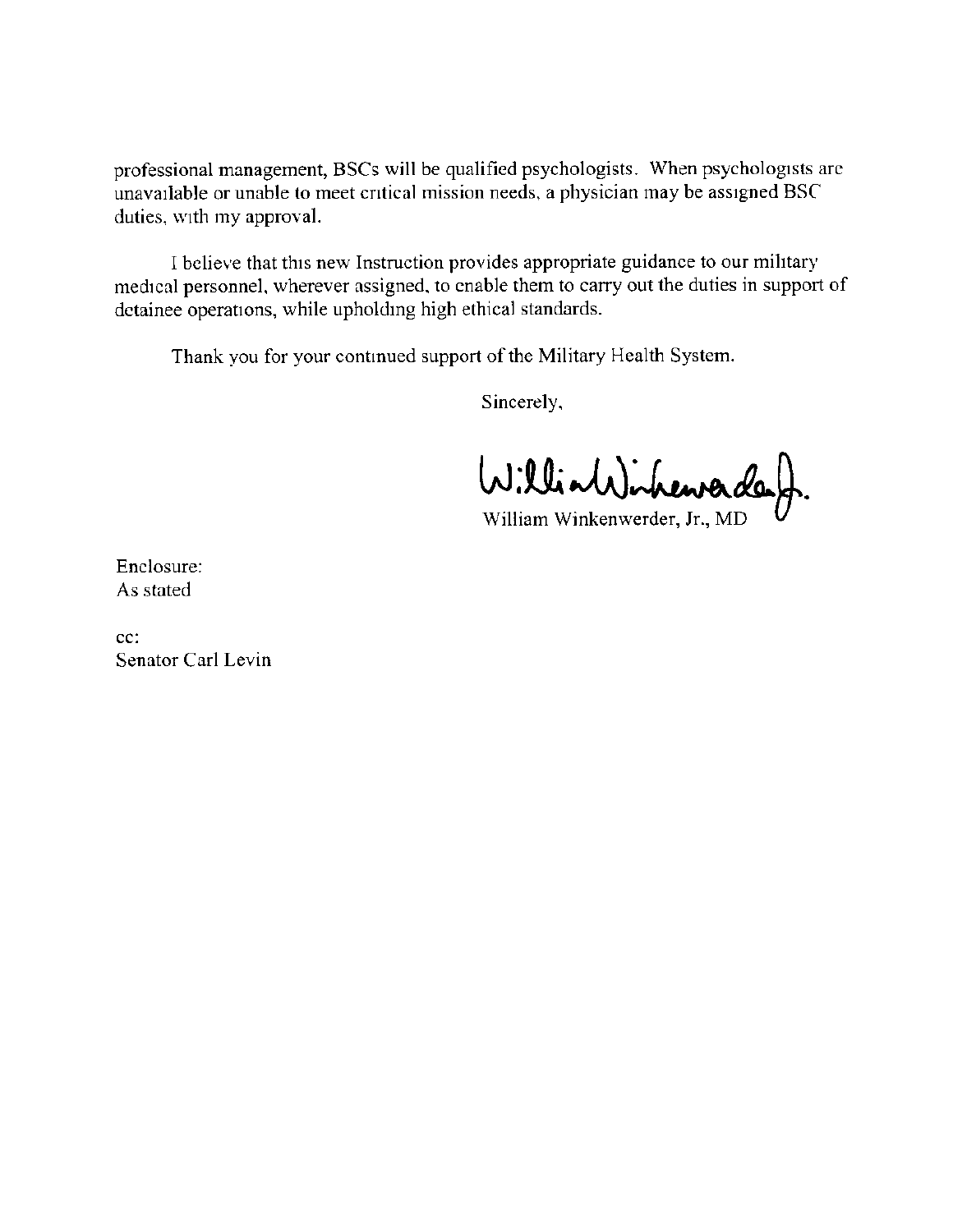

# **Department of Defense INSTRUCTION**

**NUMBER** 2310.08E June 6, 2006

USD(P&R)

SUBJECT: Medical Program Support for Detainee Operations

- References: (a) Assistant Secretary of Defense (Health Affairs) Memorandum, "Medical Program Principles and Procedures for the Protection and Treatment of Detainees in the Custody of the Armed Forces of the United States,'' June 3, 2005 (hereby canceled)
	- (b) DoD Directive 5100.77. "DoD Law of War Program," December 9, 1998
	- (c) DoD Directive 2310.01 E, ''The DoD Detainee Program," August 18, 1994. under revision
	- (d) DoD Directive 5136.1, "Assistant Secretary of Defense for Health Affairs (ASD(HA))," May 27, 1994
	- (e) through  $(k)$  see Enclosure 1

#### I. PURPOSE

This Instruction:

**1.1.** Reissues Reference (a) as a DoD Instruction.

1.2. Establishes policy and assigns responsibility, consistent with References (b) through (d), DoD Directive 3115.09, and Section 1403 of the Detainee Treatment Act of 2005 (References (e) and (f)) for medical program support for detainee operations.

1.3. Reaffirms the responsibility of health care personnel to protect and treat, in the context of a professional treatment relationship and established principles of medical practice, all detainees in the control of the Armed Forces during military operations. This includes enemy prisoners of war, retained personnel, civilian internees, and other detainees.

### 2. APPLICABILITY AND SCOPE

This Instruction applies to the Office of the Secretary of Defense, the Military Departments, the Chairman of the Joint Chiefs of Staff. the Combatant Commands, the Office of the Inspector General of the Department of Defense. the Defense Agencies. the DoD Field Activities. and all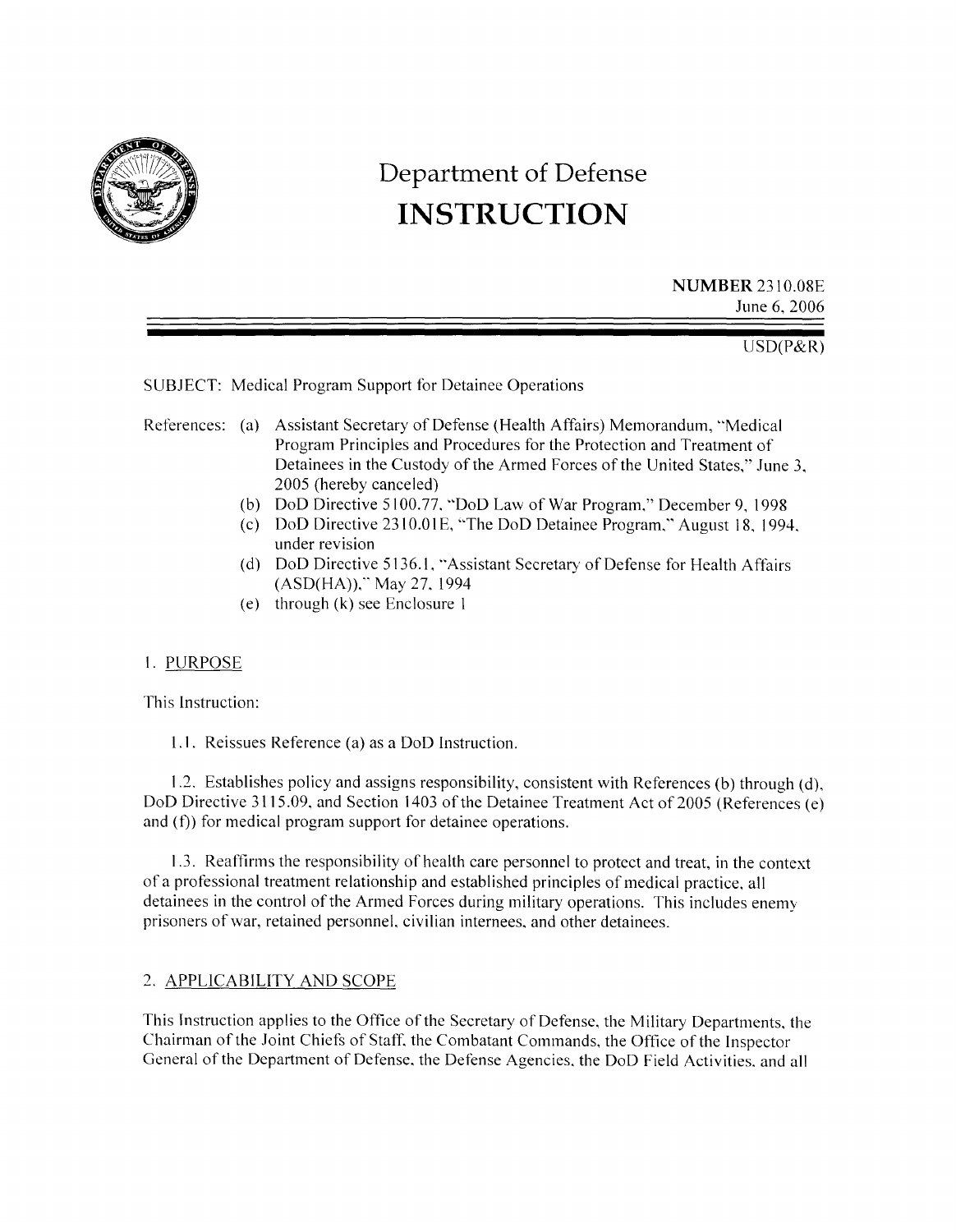other organizational entities in the Department of Defense (hereafter referred to collectively as the "DoD Components").

#### 3. DEFINITIONS

3.1. Behavioral Science Consultants (BSCs). Health care personnel qualified in behavioral sciences who are assigned exclusively to provide consultative services to support authorized law enforcement or intelligence activities (similar to behavioral science unit personnel of a law enforcement organization or forensic psychology or clinical social work practitioners supporting the criminal justice, parole, or corrections systems).

3.2. Detainee. The definition in Reference (c) applies to this Instruction.

3.3. Health Care Personnel. An individual who has received special training or education in a health-related field and who performs services in or for the Department of Defense in that field. A health-related field may include administration, direct provision of patient care, or ancillary or other support services. Health care personnel include, but are not limited to, individuals licensed, certified, or registered by a government agency or professional organization to provide specific health services. Health care personnel covered by this Instruction include those assigned as BSCs and also include members of the Uniformed Services, civilian employees. and contractor personnel in a health-related field acting in support of any DoD Component.

#### 4. POLICY

It is DoD policy that:

4.1. Basic Principles. Health care personnel (particularly physicians) perform their duties consistent with the following principles.

4.1.1. Health care personnel have a duty in all matters affecting the physical and mental health of detainees to perform, encourage, and support, directly and indirectly, actions to uphold the humane treatment of detainees and to ensure that no individual in the custody or under the physical control of the Department of Defense, regardless of nationality or physical location, shall be subject to cruel, inhuman. or degrading treatment or punishment, in accordance with and as defined in U.S. law.

4.1.2. Health care personnel charged with the medical care of detainees have a duty to protect detainees' physical and mental health and provide appropriate treatment for disease. To the extent practicable, treatment of detainees should be guided by professional judgments and standards similar to those applied to personnel of the U.S. Armed Forces.

4.1.3. Health care personnel shall not be involved in any professional provider-patient treatment relationship with detainees the purpose of which is not solely to evaluate. protect, or improve their physical and mental health.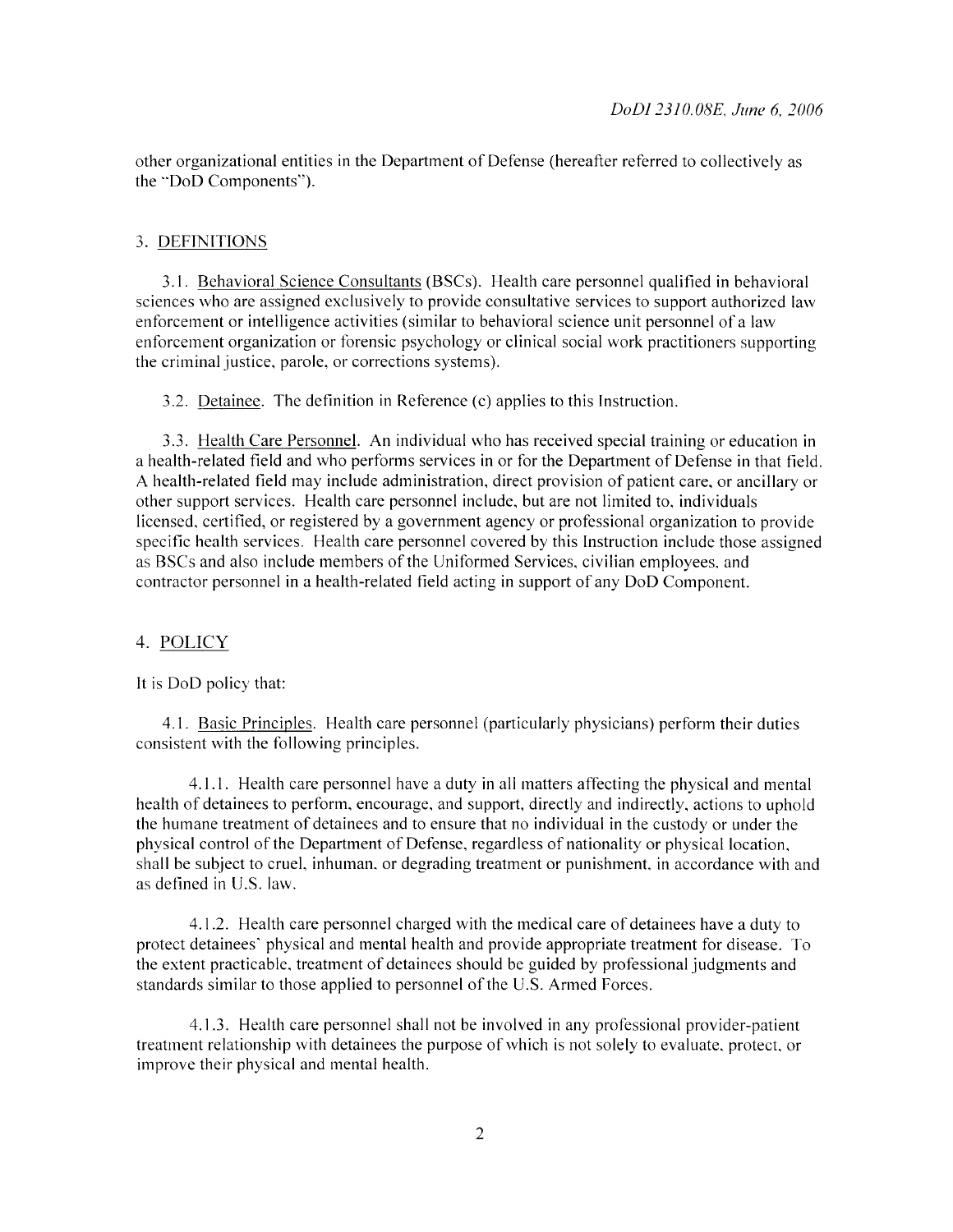4.1.4. Health care personnel, whether or not in a professional provider-patient treatment relationship. shall not apply their knowledge and skills in a manner that is not in accordance with applicable law or the standards set forth in Reference (c).

4.1.5. Health care personnel shall not certify. or participate in the certification of, the fitness of detainees for any form of treatment or punishment that is not in accordance with applicable law. or participate in any way in the administration of any such treatment or punishment.

4.1.6. Health care personnel shall not participate in any procedure for applying physical restraints to the person of a detainee unless such a procedure is determined to be necessary for the protection of the physical or mental health or the safety of the detainee, or necessary for the protection of other detainees or those treating. guarding, or otherwise interacting with them. Such restraints, if used. shall be applied in a safe and professional manner.

4.2. Medical Records. Accurate and complete medical records on all detainees shall be created and maintained. Medical records must be maintained for all medical encounters, whether in fixed facilities or through medical personnel in the field.

4.3. Treatment Purpose. Health care personnel engaged in a professional provider-patient treatment relationship with detainees shall not participate in detainee-related activities for purposes other than health care. Such health care personnel shall not actively solicit information from detainees for other than health care purposes. Health care personnel engaged in nontreatment activities. such as forensic psychology. behavioral science consultation, forensic pathology, or similar disciplines. shall not engage in any professional provider-patient treatment relationship with detainees ( except in emergency circumstances in which no other health care providers can respond adequately to save life or prevent permanent impairment).

4.4. Medical Information. Health care personnel shall safeguard patient confidences and privacy within the constraints of the law. Under U.S. and international law and applicable medical practice standards. there is no absolute confidentiality of medical information for any person. Detainees shall not be given cause to have incorrect expectations of privacy or confidentiality regarding their medical records and communications. However, whenever patient-specific medical information concerning detainees is disclosed for purposes other than treatment. health care personnel shall record the details of such disclosure, including the specific information disclosed. the person to whom it was disclosed. the purpose of the disclosure. and the name of the medical unit commander (or other designated senior medical activity officer) approving the disclosure. Similar to legal standards applicable to U.S. citizens. permissible purposes include preventing harm to any person. maintaining public health and order in detention facilities, and any lawful law enforcement, intelligence, or national security-related activity.

4.4.1. When the medical unit commander (or other designated senior medical activity officer) suspects the medical information to be disclosed may be misused. or ifthere is a disagreement between such medical activity officer and a senior officer requesting disclosure. the medical activity officer shall seek a senior command determination on the propriety of the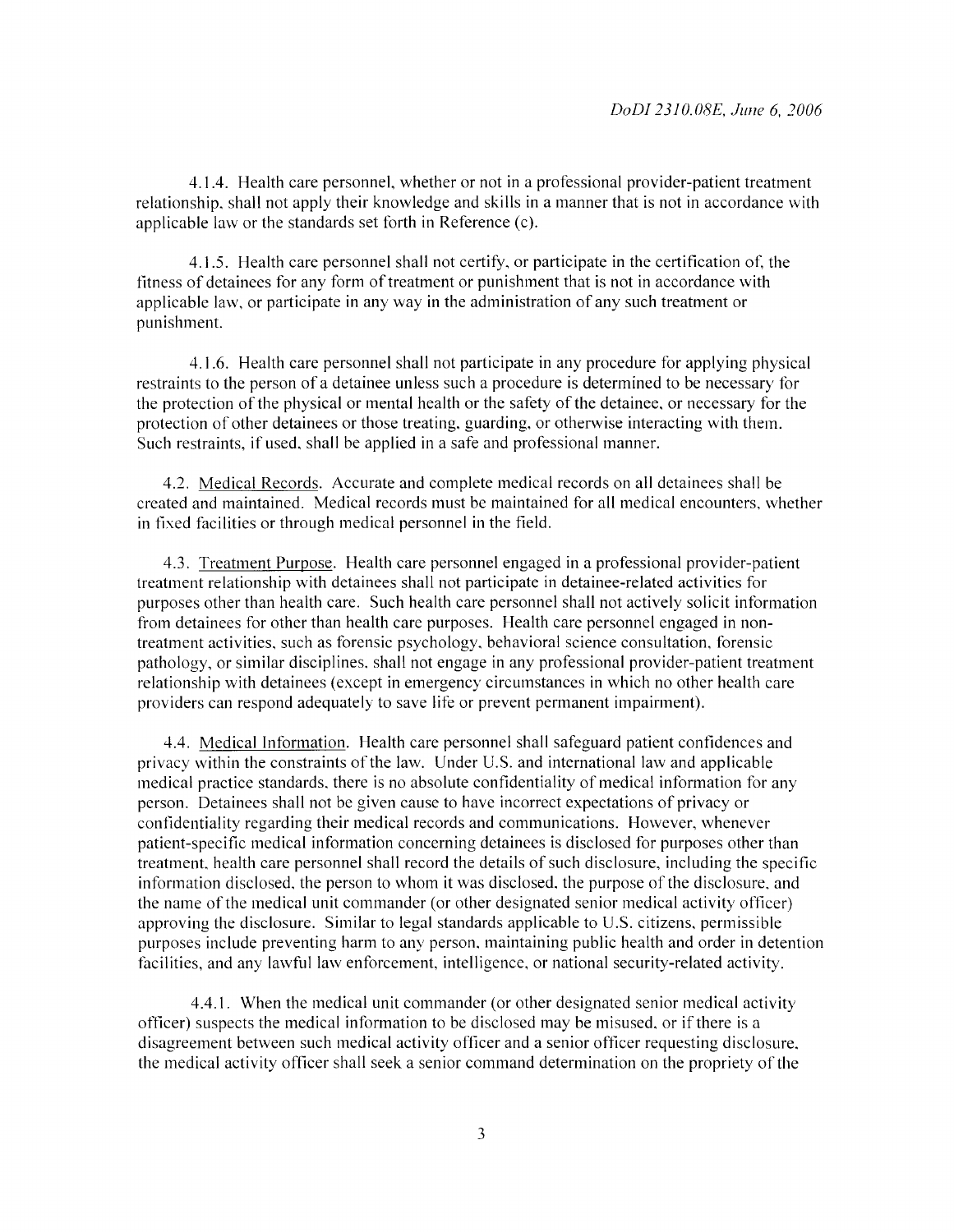disclosure or actions to ensure the use ofthe information will be consistent with applicable standards.

4.4.2. Consistent with applicable command procedures, International Committee ofthe Red Cross physicians shall be given access to review medical records of detainees during visits to detention facilities.

4.5. Reportable Incident Requirements. Any health care personnel who in the course of a treatment relationship or in any other way observes or suspects a possible violation of applicable standards, including those prescribed in References (b), (c), and (e), for the protection of detainees shall report those circumstances to the chain of command. Health care personnel who believe such a report has not been acted upon properly should also report the circumstances to the medical program leadership, including the Command Surgeon or Military Department specialty consultant. Officials in the medical program leadership may inform the Joint Staff Surgeon or Surgeon General concerned, who then may seek senior command review of the circumstances presented. Other reporting mechanisms, such as the Inspector General, criminal investigation organizations, or Judge Advocates, also may be used.

4.5.1. Health care personnel involved in clinical practice activities shall make a written record of all reports of suspected or alleged violations in a reportable incident log maintained by the medical unit commander or other designated senior medical activity officer.

4.5.2. Health care personnel carrying out BSC functions under Enclosure *2* shall also comply fully with the reportable incident requirements of paragraph 4.5. They shall make a written record of all reports of suspected or alleged violations in a reportable incident log maintained by the detention facility commander or other designated senior officer.

4.6. Training. The Secretaries ofthe Military Departments and, as appropriate, Combatant Commanders shall ensure health care personnel involved in the treatment of detainees or other detainee matters receive appropriate training on applicable policies and procedures regarding the care and treatment of detainees. This training shall include at least the following elements:

4.6.1. A basic level of training for all military health care personnel who may be deployed in support of military operations and whose duties may involve support of detainee operations or contact with detainees. The overall purpose of this training is to ensure a working knowledge and understanding of the requirements and standards for dealing with health care of detainees.

4.6.2. Periodic provision of refresher training consistent with the basic level of training.

4.6.3. Additional training for health care personnel assigned to support detainee operations, commensurate with their duties.

4. 7. Consent for Medical Treatment or Intervention. In general, health care will be provided with the consent of the detainee. To the extent practicable, standards and procedures for obtaining consent will be consistent with those applicable to consent from other patients.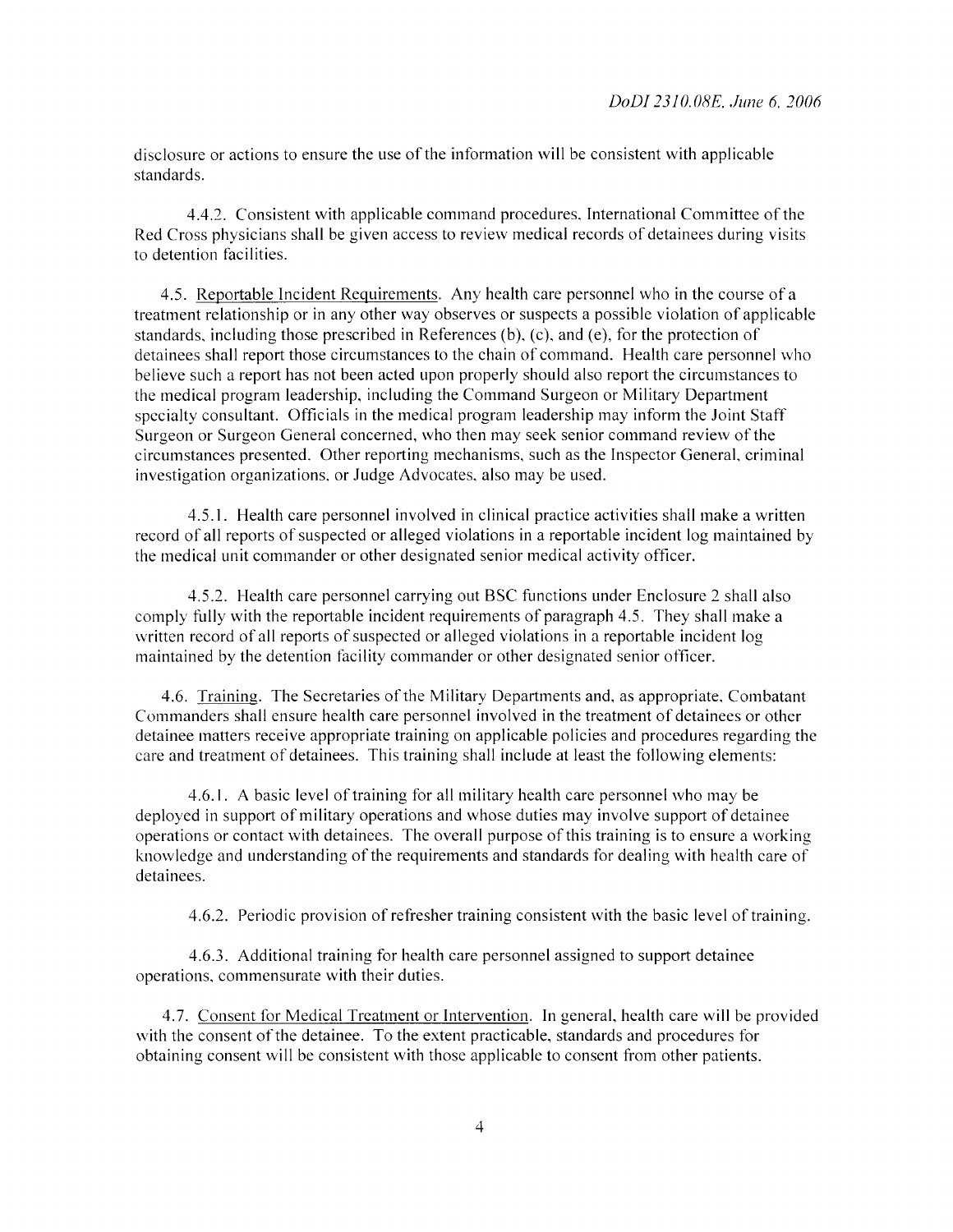Standard exceptions for lifesaving emergency medical care provided to a patient incapable of providing consent or for care necessary to protect public health. such as to prevent the spread of communicable diseases. shall apply.

4.7.1. In the case ofa hunger strike. attempted suicide. or other attempted serious selfharm, medical treatment or intervention may be directed without the consent of the detainee to prevent death or serious harm. Such action must be based on a medical determination that immediate treatment or intervention is necessary to prevent death or serious harm. and. in addition, must be approved by the commanding officer of the detention facility or other designated senior officer responsible for detainee operations.

4.7.2. Involuntary treatment or intervention under subparagraph 4.7.1. in a detention facility must be preceded by a thorough medical and mental health evaluation of the detainee and counseling concerning the risks of refusing consent. Such treatment or intervention shall be carried out in a medically appropriate manner. under standards similar to those applied to personnel of the U.S. Armed Forces.

4.7.3. Detention facility procedures for dealing with cases in which involuntary treatment may be necessary to prevent death or serious harm shall be developed with consideration of procedures established by Title 28, Code of Federal Regulations. Part 549 (Reference (g)).

4.8. Role of the Armed Forces Medical Examiner (AFME) in Death Investigations. As required by the Secretary of Defense Memorandum dated June 9. 2004 (Reference (h)), if a detainee dies, the commander of the facility (or if the death did not occur in a facility, the commander of the unit that exercised control over the individual) shall immediately report the death to the cognizant Military Criminal Investigation Organization (MCIO). The MCIO shall contact the Office of the AFME, which shall, consistent with Reference (h), Section 1471 of title 10, United States Code, and DoD Instruction 5154.30 (References (i) and (j)), determine whether an autopsy will be performed. The body will be handled as directed by the Office of the AFME. The determination of the cause and manner of death will be the sole responsibility ofthe AFME or other physician designated by the AFME.

4.9. Health Care Personnel Management. As a matter of personnel management policy. except as provided in this paragraph, health care personnel's support of detainee operations is limited only to providing health care services in a professional provider-patient treatment relationship in approved clinical settings, conducting disease prevention and other approved public health activities. advising proper command authorities regarding the health status of detainees. and providing direct support for these activities. Medical personnel shall not be used to supervise. conduct. or direct interrogations. Health care personnel assigned as. or providing direct support to. BSCs. consistent with Enclosure 2, or AFME personnel, are the only authorized exceptions to this paragraph. The Assistant Secretary of Defense for Health Affairs (ASD(HA)). or designee. must approve any other exceptions to this paragraph.

4.10. BSCs. Standards and procedures for BSCs are established in Enclosure 2.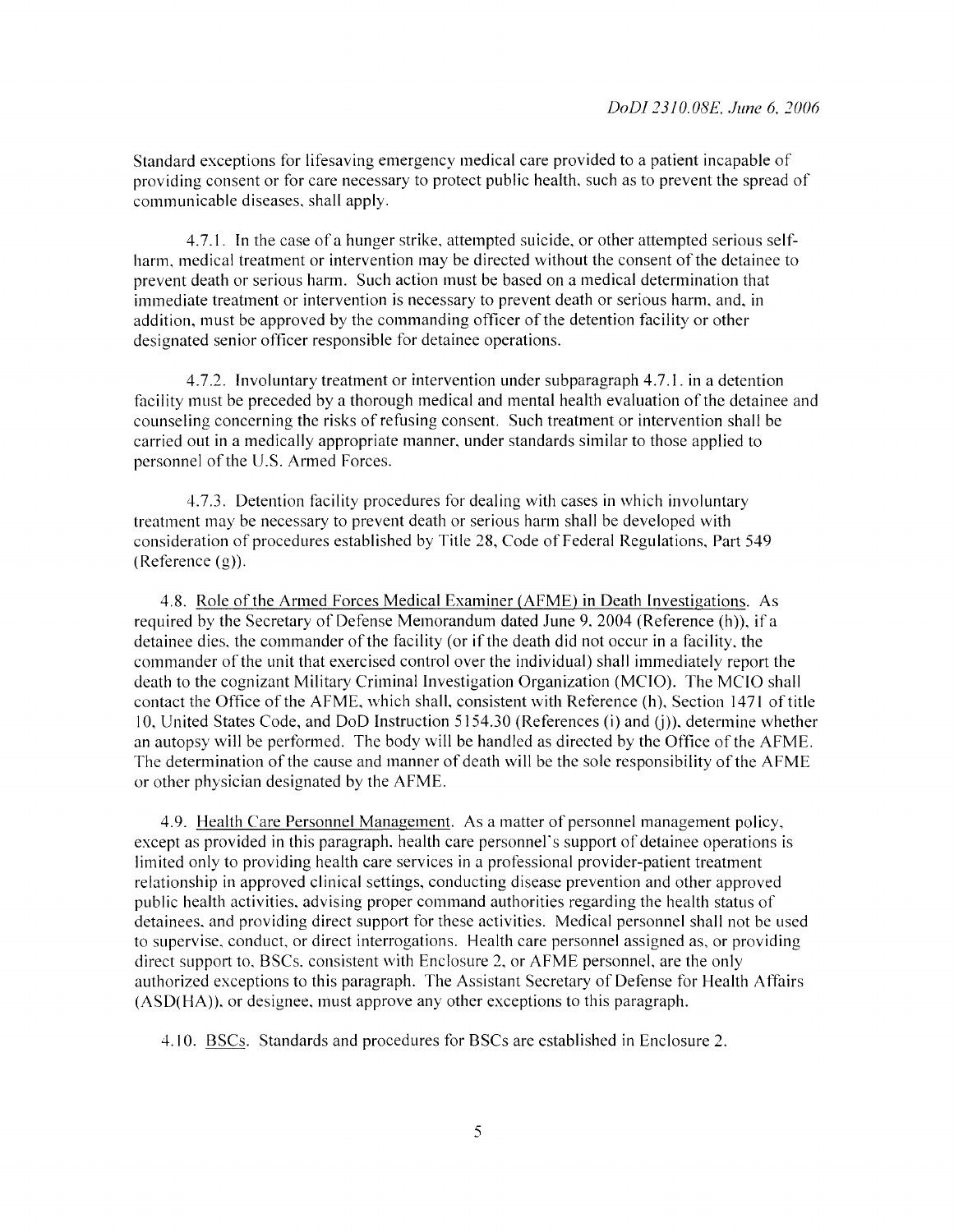4.11. Effect on Legal Obligations. Nothing in this Instruction may be construed to alter any legal obligations of health care personnel under applicable law.

#### 5. RESPONSIBILITIES

5.1. The ASD(HA), under the Under Secretary of Defense for Personnel and Readiness, shall:

5.1.1. Supervise implementation ofthis Instruction and provide supplementary direction, as necessary.

5.1.2. Coordinate with the Chairman of the Joint Chiefs of Staff, the Under Secretary of Defense for Policy, the Under Secretary of Defense for Intelligence, the General Counsel of the Department of Defense, the Secretary of the Army as Executive Agent for administration of detainee operations policy under Reference  $(c)$ , and, as appropriate, with other Heads of DoD Components regarding activities under this Instruction.

5.2. The Secretaries of the Military Departments shall:

5.2.1. Implement training programs consistent with paragraph 4.6.

5 .2.2. Ensure health care personnel assigned to duties as BSCs have been appropriately trained. consistent with the standards and procedures in Enclosure 2.

5.2.3. In assigning health care personnel to duties as BSCs under Enclosure 2, allow health care personnel to volunteer for the assignment, to the extent practicable and consistent with mission requirements.

5.2.4. Establish systems and procedures to ensure the ability of all health care personnel to comply with all requirements of this Instruction and any additional implementing guidance.

5.3. The Secretary of the Army, as Executive Agent, consistent with DoD Directive 5101.1 (Reference  $(k)$ ), for administration of detainee operations policy under Reference  $(c)$ , shall establish training and certification standards for the training required by paragraph 4.6.

5.4. The Commanders ofthe Combatant Commands through the Chairman of the Joint Chiefs of Staff, shall plan for. execute, and oversee medical program support for detainee operations within their respective commands in accordance with this Instruction.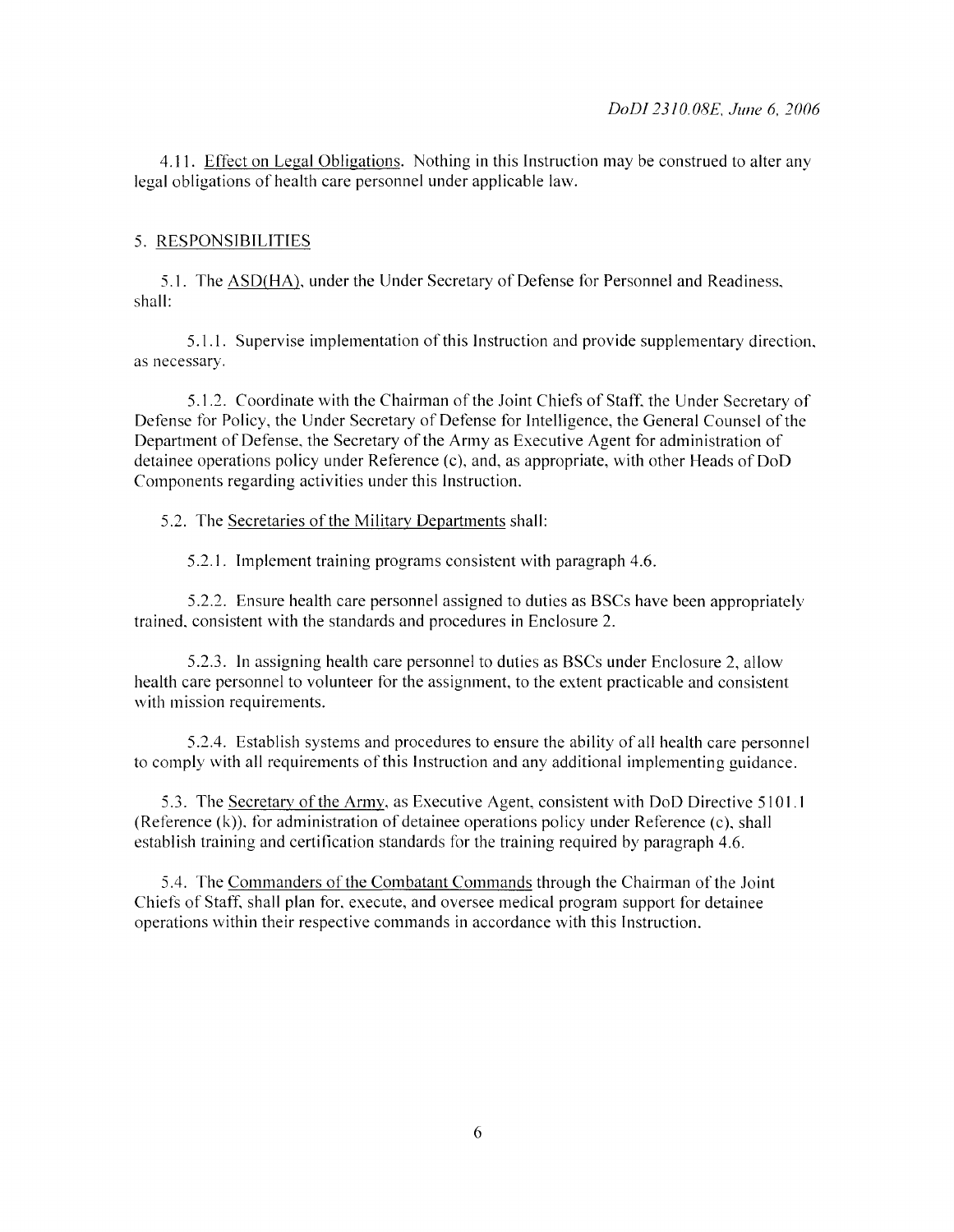*DoDI 2310.08£, June 6, 2006* 

## 6. EFFECTIVE DATE.

This Instruction is effective immediately.

William Winkenwerder, Jr., M.D.

 $Enclosures - 2$ EI. References, continued E2. Standards and Procedures for BSCs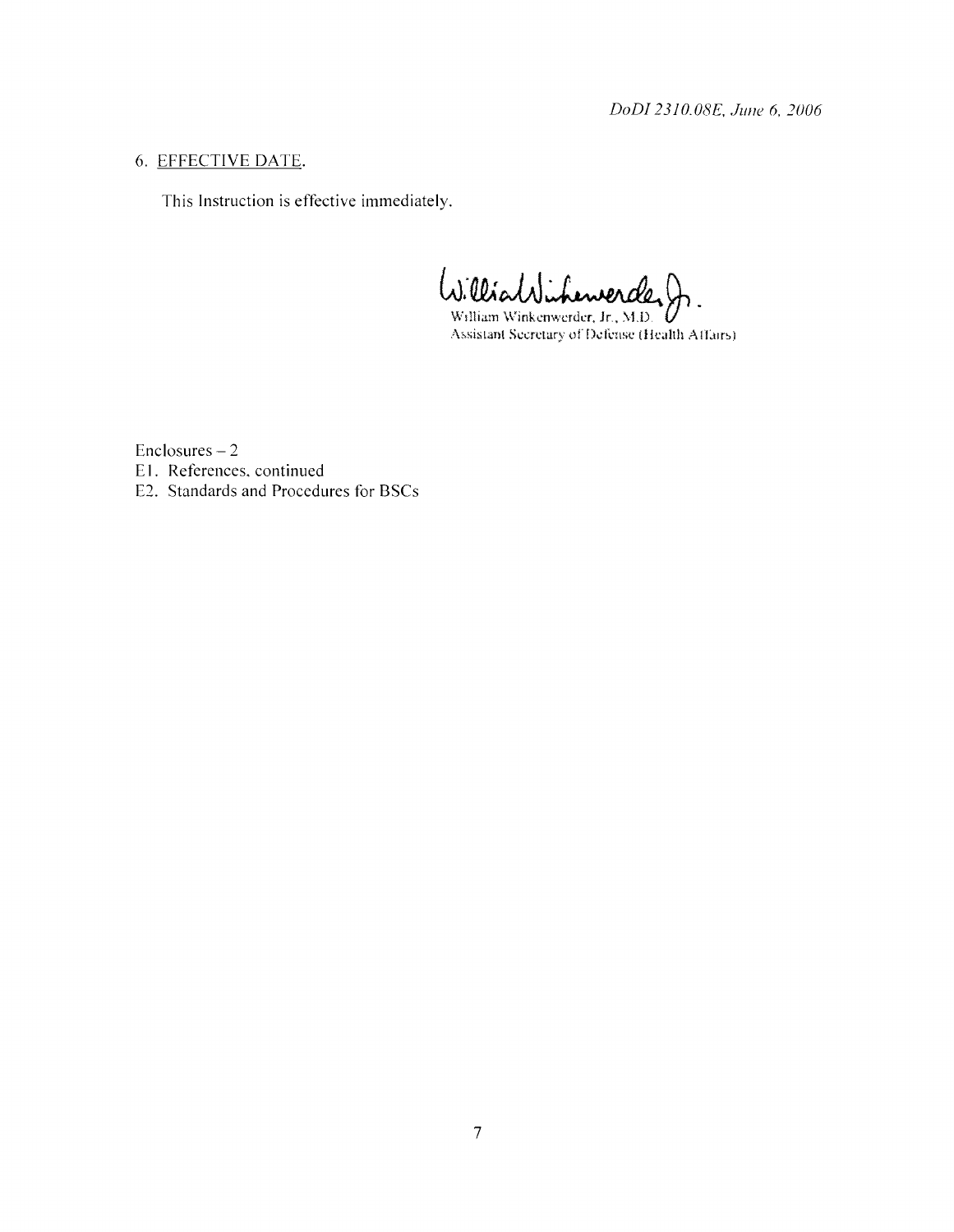#### El. ENCLOSURE 1

#### REFERENCES, continued

- (e) DoD Directive 3115.09, '"DoD Intelligence Interrogations, Detainee Debriefings, and Tactical Questioning," November 3, 2005
- $(f)$ Section 1403 of the Detainee Treatment Act of 2005, Pub. L. No. 109-163, Title XIV
- (g) Title 28, Code of Federal Regulations, Part 549, Subpart E, '"Hunger Strikes, Inmate," current edition
- (h) Secretary of Defense Memorandum, '"Procedures for Investigation into Deaths of Detainees in the Custody of the Armed Forces of the United States," June 9, 2004
- (i) Section 1471 of title 10, United States Code
- $(i)$ DoD Instruction 5154.30, "Armed Forces Institute of Pathology Operations," March 18, 2003
- (k) DoD Directive 5101.1, ·'DoD Executive Agent," September 3, 2002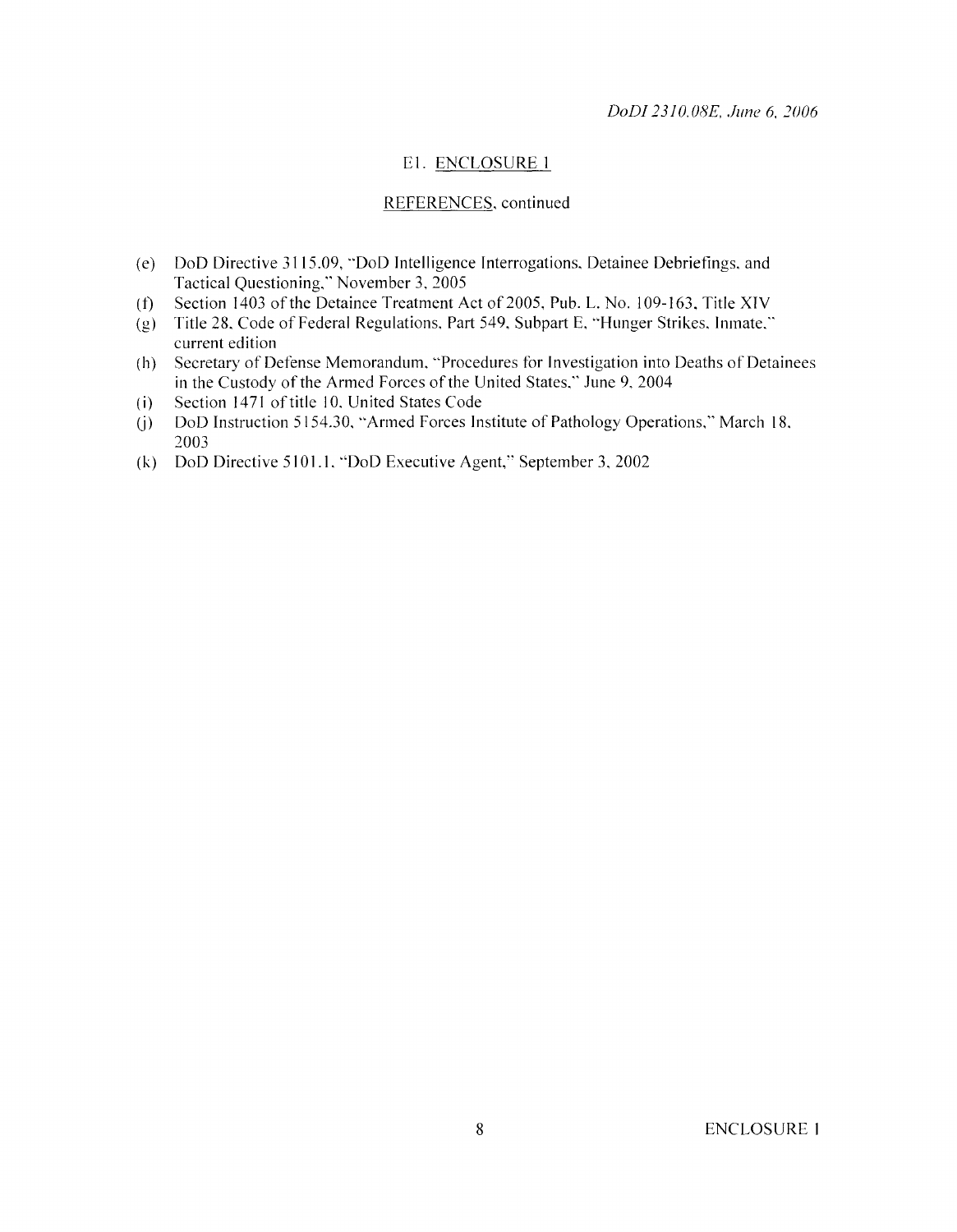#### E2. ENCLOSURE *2*

#### STANDARDS AND PROCEDURES FOR BSCs

E2.1. BSCs are authorized to make psychological assessments of the character, personality, social interactions, and other behavioral characteristics of detainees, including interrogation subjects. and. based on such assessments. advise authorized personnel performing lawful interrogations and other lawful detainee operations, including intelligence activities and law enforcement. They employ their professional training not in a provider-patient relationship, but in relation to a person who is the subject of a lawful governmental inquiry, assessment, investigation. interrogation. adjudication. or other proper action. Requirements in this Instruction applicable to BSCs are also applicable to other health care personnel providing direct support to BSCs.

E2.1.1. BSCs may provide advice concerning interrogations of detainees when the interrogations are fully in accordance with applicable law and properly issued interrogation instructions.

E2.1.2. BSCs may observe, but shall not conduct or direct, interrogations.

E2.1.3. BSCs may provide training for interrogators in listening and communications techniques and skills and on results of studies and assessments concerning safe and effective interrogation methods and potential effects of cultural and ethnic characteristics of subjects of interrogation.

E2.1.4. BSCs may advise command authorities on detention facility environment, organization and functions. ways to improve detainee operations, and compliance with applicable standards concerning detainee operations.

E2.1.5. BSCs may advise command authorities responsible for determinations of release or continued detention of detainees of assessments concerning the likelihood that a detainee will, if released, engage in terrorist, illegal. combatant. or similar activities against the interests of the United States.

E2.1.6. BSCs shall not support interrogations that are not in accordance with applicable law.

E2.1.7. BSCs shall not use or facilitate directly or indirectly the use of physical or mental health information regarding any detainee in a manner that would result in inhumane treatment or not be in accordance with applicable law.

E2.1.8. To ensure that detainees do not obtain the mistaken impression that health care personnel engaged in clinical care of detainees are also assisting in interrogations. BSCs shall not allow themselves to be identified to detainees as health care providers. BSCs shall not provide medical care for staff or detainees ( except in emergency circumstances in which no other health care providers can respond adequately to save live or prevent permanent impairment). BSCs